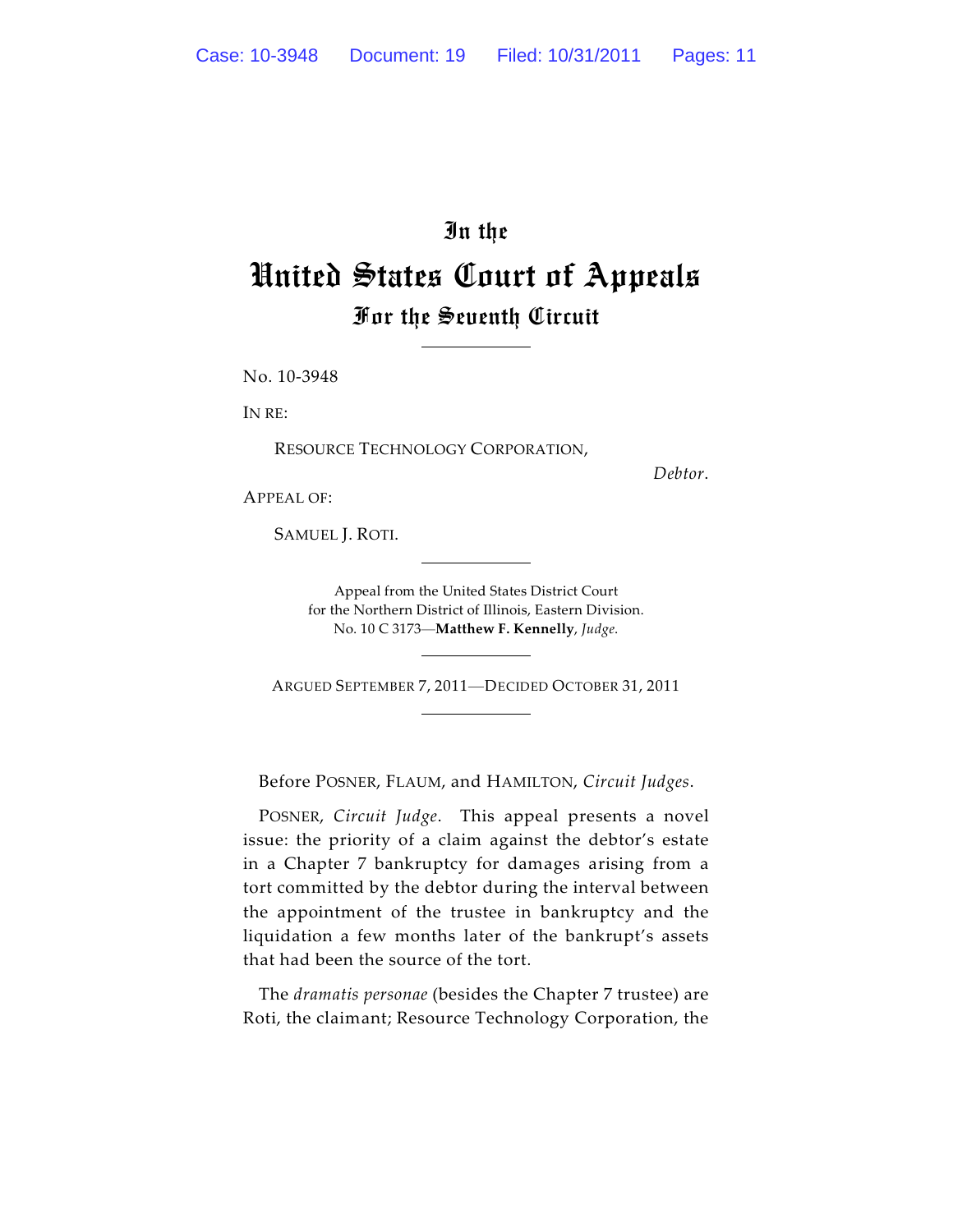bankrupt (which the parties call "RTC"); and Congress Development Company ("CDC"), like Roti a creditor of the bankrupt estate.

Roti owned a Holiday Inn in a Chicago suburb. The hotel was adjacent to a landfill owned and operated by CDC. Back in 1996 CDC had hired RTC to build a system for preventing the methane, carbon dioxide, hydrogen sulfide, and other gases generated in the landfill from leaking; the system would also extract energy from the gas, which RTC would sell, paying CDC a royalty. So: a gas collection and control system.

In 1999 RTC was forced into bankruptcy under Chapter 11 (reorganization). Roti bought the Holiday Inn three years later, and in 2005 it followed RTC into Chapter 11, though for unrelated reasons. RTC's Chapter 11 bankruptcy was converted to a Chapter 7 bankruptcy (liquidation) in September 2005. A trustee was appointed on September 21 and six days later was authorized by the bankruptcy judge to operate the debtor's business for a period of just under three months, but the period could be extended and presumably would be until the liquidation was complete. RTC operated gas collection and control systems at other landfills, but the record is silent on how the liquidation of those assets proceeded.

Four days after the trustee was given operational control of RTC's business en route to liquidation, RTC's gas collection and control system at CDC's landfill failed; it had been malfunctioning for years and RTC had lacked the financial wherewithal to fix it. The system's failure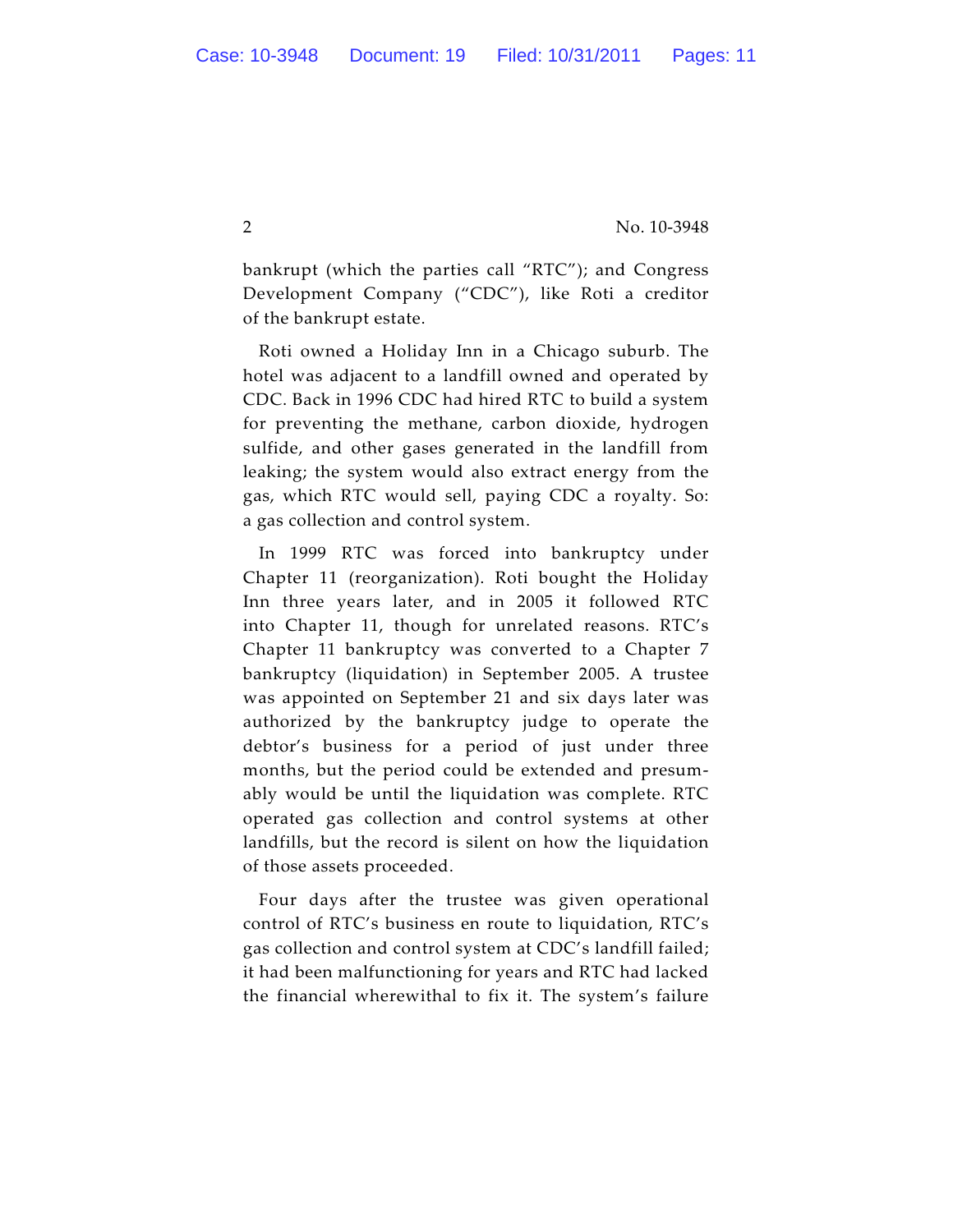released foul odors that, traveling underground, wafted into the hotel through electrical outlets and floor cracks. The odors sickened guests and employees, resulting (according to Roti) in a disastrous fall off in the hotel's business.

Illinois's environmental protection agency issued notices of violation of the Illinois Environmental Protection Act and other environmental regulations to both RTC and CDC. RTC's trustee responded that the bankrupt estate had no money to repair the gas collection and control system. On January 13 CDC was permitted to, and did, terminate its contract with RTC, and by February 7 the trustee had abandoned all of RTC's assets at CDC's landfill.

RTC was required by state and federal law to comply with environmental regulations, and "a trustee may not abandon property in contravention of a state statute or regulation that is reasonably designed to protect the public health or safety from identified hazards." *Midlantic National Bank v. New Jersey Dep't of Environmental Protection*, 474 U.S. 494, 507 (1986). There is no suggestion that the trustee abandoned RTC's assets at CDC's landfill either prematurely or belatedly.

In September 2006 Roti sold the Holiday Inn for \$5 million. He claims that had it not been for the odors, he could have sold it for almost five times as much; his claim against RTC in the bankruptcy court is for the difference. (The reason it is his claim, rather than the claim of the LLC that owned the Holiday Inn, is that Roti,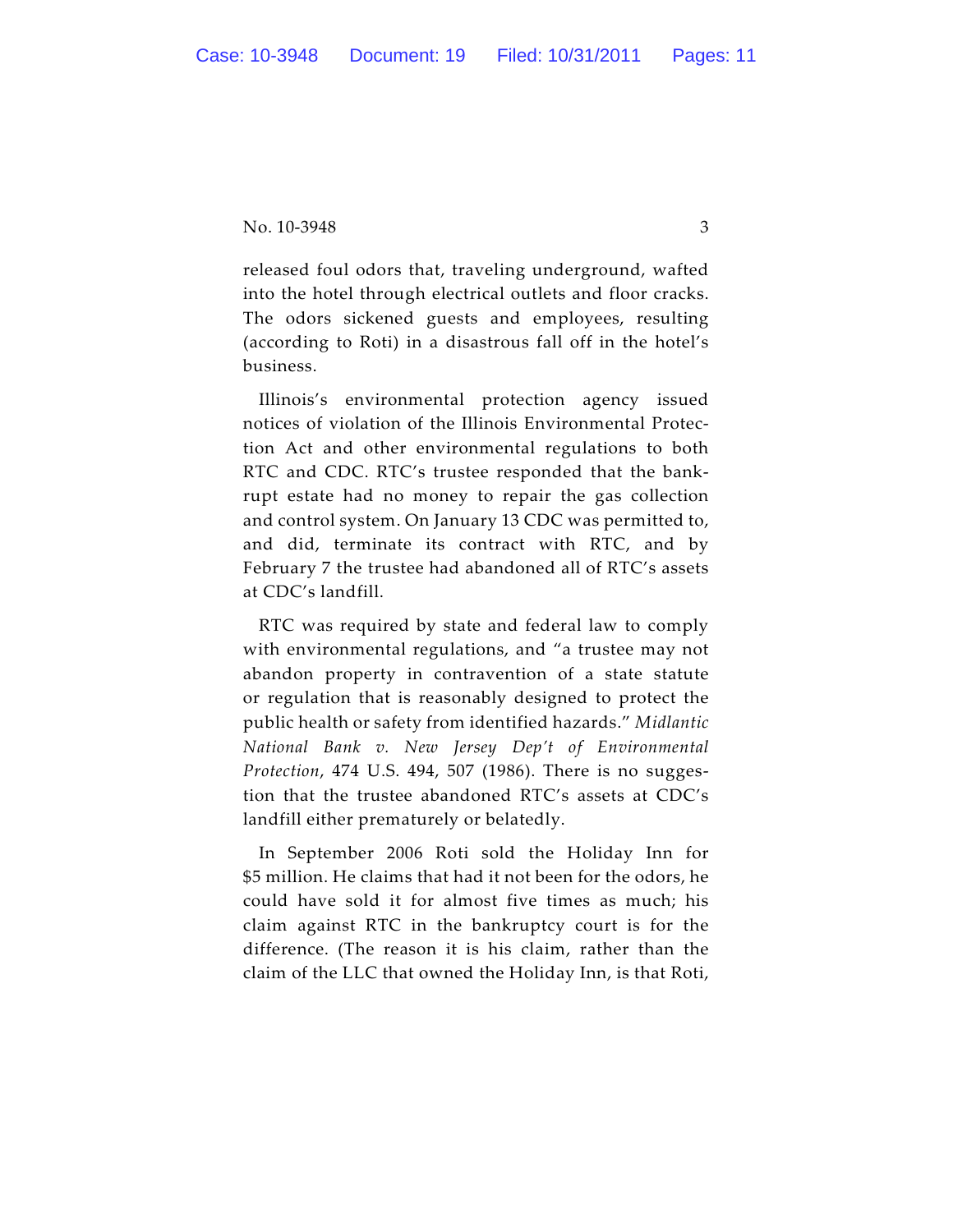the sole member of the LLC, caused the company's claim to be assigned to him.) Roti also sued CDC in an Illinois state court for having tortiously caused the damage to his business. That case has been settled.

The bankrupt estate has other creditors besides Roti. But he contends that his claim is an administrative claim that trumps the claims of the other creditors (with at least one exception, as we're about to note). Administrative expenses, which consist of the "actual, necessary costs and expenses of preserving the [bankrupt] estate," receive priority in the distribution of the estate's assets to creditors. 11 U.S.C. §§ 503(b)(1)(A), 507(a)(2).

The bankruptcy judge, seconded by the district judge, rejected Roti's administrative claim, and Roti has appealed to us. CDC also filed an administrative claim against the bankrupt estate, seeking reimbursement of expenses that it had incurred to rebuild RTC's system before it terminated its contract with RTC. That claim was allowed, in the amount of \$1.5 million—adding to Roti's indignation at the rejection of his administrative claim.

The emission of foul odors as the result of negligent maintenance of the gas collection and control system, which interfered with Roti's use and enjoyment of his property and caused economic loss and property damage, was a nuisance, *Woods v. Khan*, 420 N.E.2d 1028, 1030 (Ill. App. 1981); *Baldwin v. McClendon*, 288 So.2d 761, 763-66 (Ala. 1974); *Susquehanna Fertilizer Co. v. Malone*, 20 Atl. 900 (Md. 1890); *Restatement (Second) of Torts* § 822(b) (1979), and thus a tort. And a tort for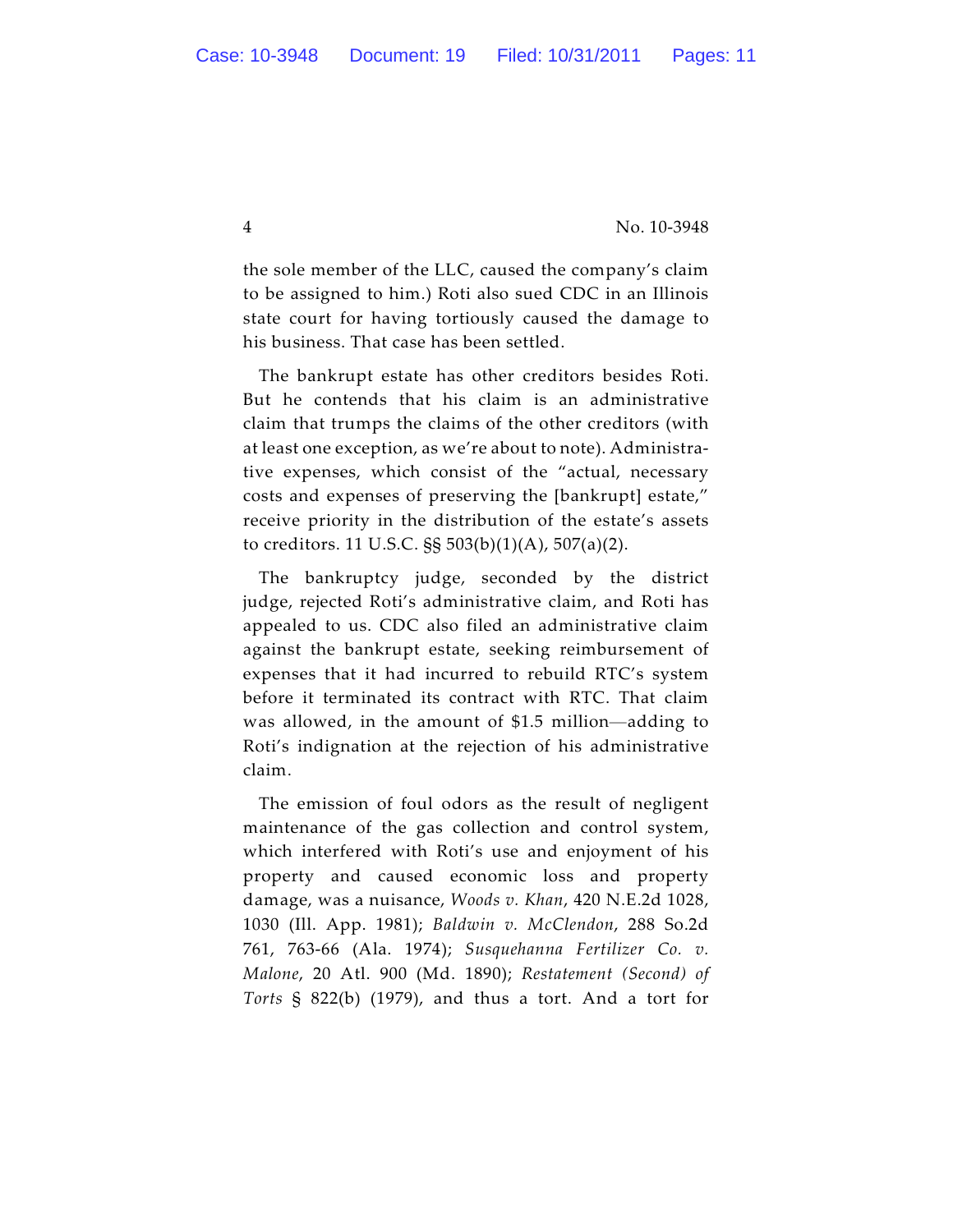which RTC was responsible, though perhaps jointly with CDC, the owner of the landfill. Although RTC didn't own the landfill, its poor maintenance of its gas collection and control system was a cause and quite possibly the major cause of the leak of gas from the landfill into the Holiday Inn.

It is unusual for nuisance to be alleged against someone other than the owner or lessee of the property that emits the fumes or noise or dust or other harmful emanations that give rise to the nuisance claim. But the key to liability is not ownership; it's control. See *People v. Brockman*, 574 N.E.2d 626, 635 (Ill. 1991); *Laflin-Rand Powder Co. v. Tearney*, 23 N.E. 389, 390 (Ill. 1890); *Restatement (Second) of Torts* § 834 and comment c (1979). By virtue of its control of the gas collection and control system embedded in the landfill, RTC was the author of the nuisance, or at least a joint tortfeasor with CDC.

The trustee had been operating RTC's system for only four days before the failure occurred. The failure resulted from the many years of RTC's neglect, and there is no evidence that the trustee was aware of that neglect, did anything to exacerbate it, could have done anything to prevent the failure triggered by that neglect within the few days in which he was in nominal control of the system before it failed, or could have done anything to mitigate the damage afterward.

His predecessor, the trustee in RTC's Chapter 11 bankruptcy, had been appointed in August 2003 (until then for remember that RTC had declared bankruptcy in 1999—RTC had operated without a trustee, as a debtor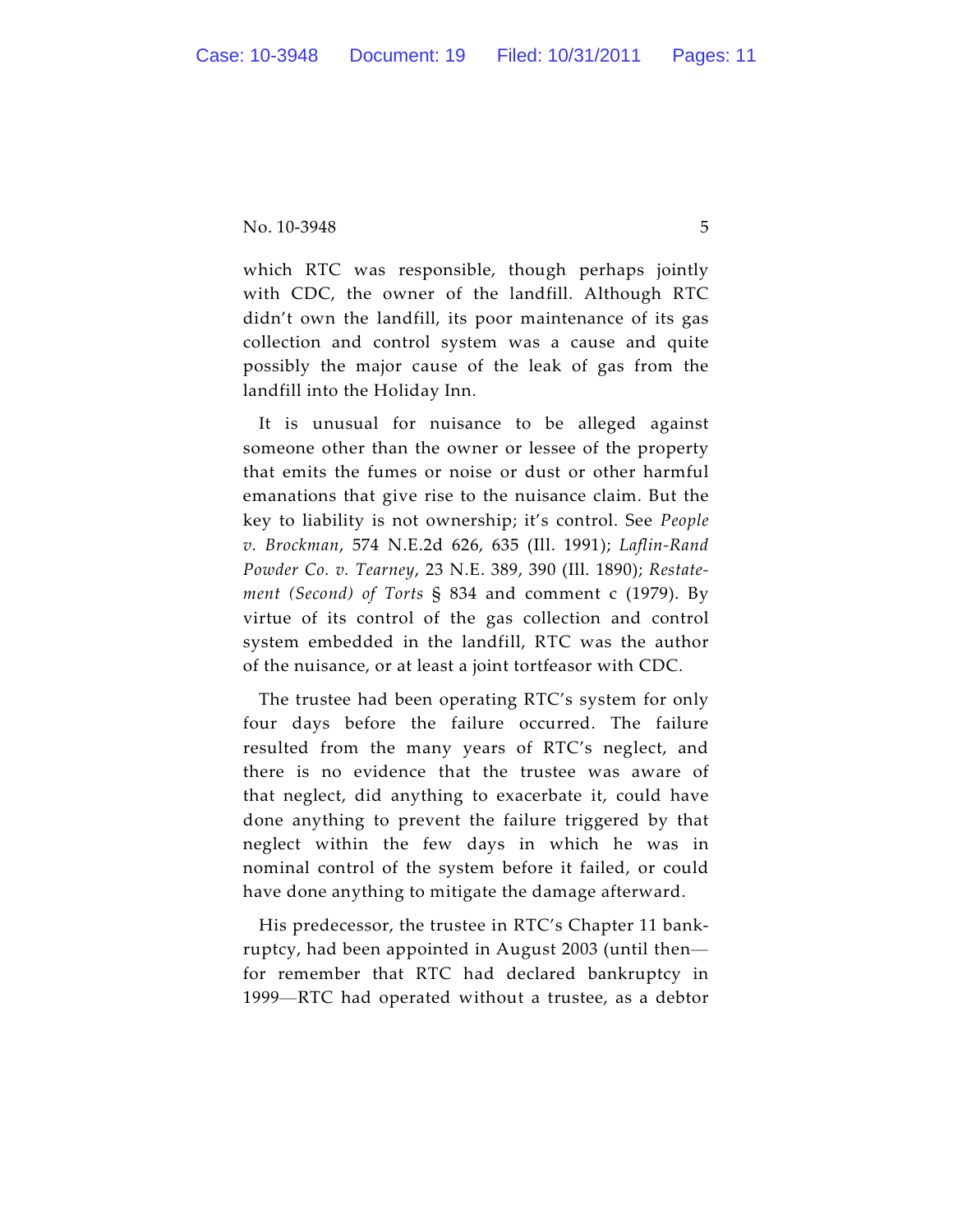in possession, as is common in Chapter 11 bankruptcies). That was two years before the Chapter 7 trustee was appointed; and maybe the Chapter 11 trustee bore responsibility for the neglect of the gas collection and control system. There no longer is a Chapter 11 estate from which Roti could seek relief, 11 U.S.C. § 348(e); Fed. R. Bankr. P. 1019(4); see *In re Sidebottom*, 430 F.3d 893, 897-99 (7th Cir. 2005); and "all claims actually filed by a creditor before conversion of the case are deemed filed in the chapter 7 case." Fed. R. Bankr. P. 1019(3). But Roti never filed a claim against the Chapter 11 estate, doubtless because the gas leak that hurt his hotel's business didn't occur until after the conversion.

Roti is right to note the oddity of a tort without a suable tortfeasor, but the fact that the Chapter 11 estate is not suable, nor the trustee in his personal capacity, still leaves the Chapter 7 estate as the suable party. A tort occurs not when the antecedent acts that precipitated it occurred but when there is an injury, *Jones v. Searle Laboratories*, 444 N.E.2d 157, 162 (Ill. 1982); *Rozenfeld v. Medical Protective Co.*, 73 F.3d 154, 156 (7th Cir. 1996) (Illinois law), and so the nuisance in this case did occur on the Chapter 7 trustee's "watch," as the cliché has it. But he is no more personally responsible for it than the owner of an apartment house is responsible for the murder of one of his tenants by another tenant. The Chapter 7 estate is the suable tortfeasor, the trustee merely an innocent agent. And the Chapter 7 estate is RTC (more precisely, RTC's remaining assets), which caused the nuisance by neglecting to keep its gas collection and control system in good repair. The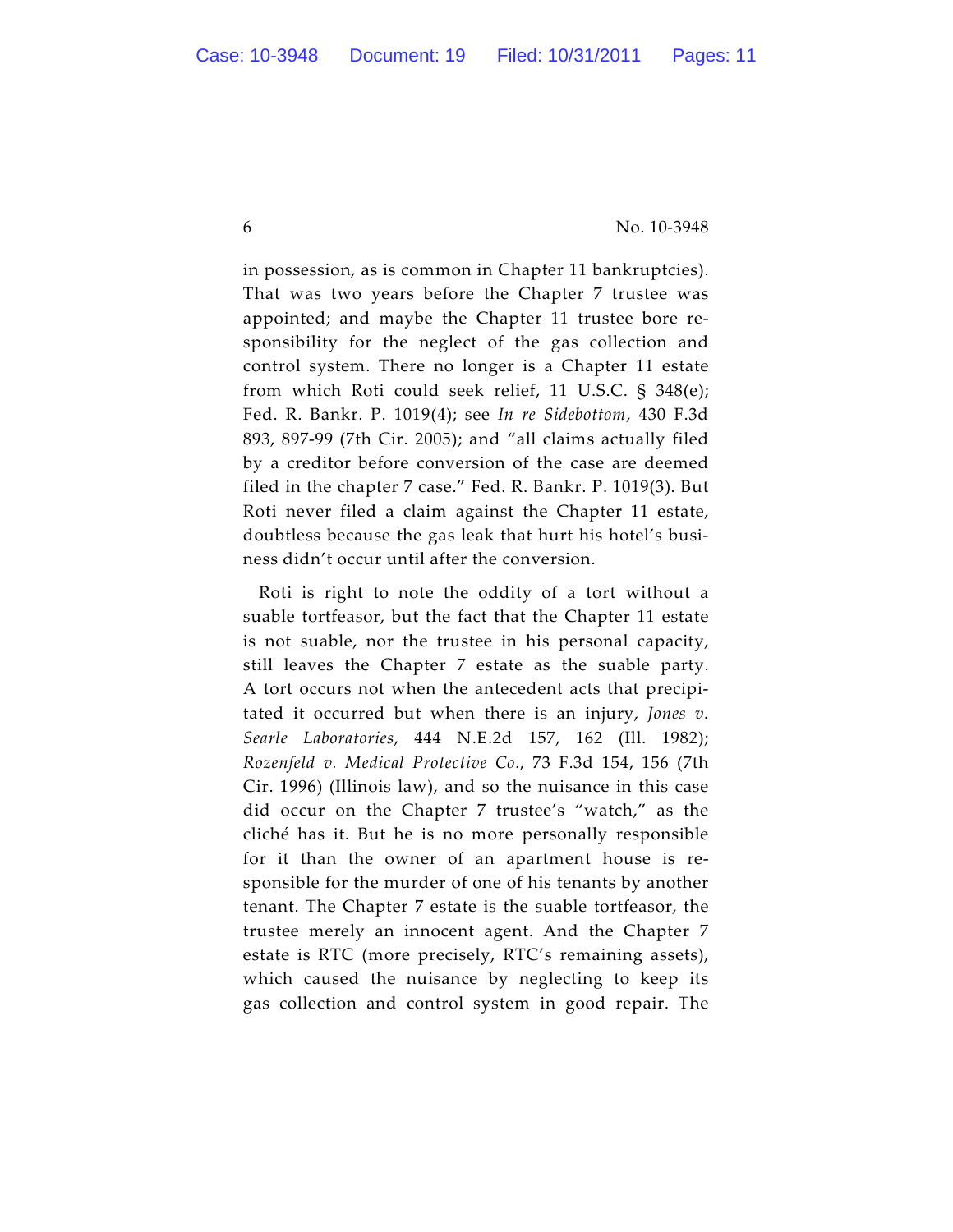neglect began years earlier but extended right up to the time the system failed, and it would be absurd to exonerate RTC because it changed from being a Chapter 11 bankrupt to a Chapter 7 one after most of the damage to the system by its neglect had been done. We add that if Roti's claim had been against the trustee as trustee, that is, in his official rather than personal capacity, it would have been treated as a claim not against him but against the debtor's estate, which is to say against RTC. *Robinson v. Michigan Consolidated Gas Co.*, 918 F.2d 579, 584 (6th Cir. 1990); *In re marchFirst, Inc.*, 448 B.R. 499, 512 (Bankr. N.D. Ill. 2011). So we would end up in the same place.

Roti does have a claim against the bankrupt estate, and that makes him a creditor, yet he is not asking, as an alternative to the recognition of his claim, that he be dumped in with the general creditors; for him it is administrative claim or nothing, which is doubtless why the district court stopped with ruling that he has no administrative claim.

The reason administrative claims are given priority is that they are claims for reimbursement by the bankrupt estate of expenses incurred after the declaration of bankruptcy, in order to preserve and if possible enhance the value of the bankrupt estate for the benefit of its creditors. *J. Catton Farms, Inc. v. First National Bank of Chicago*, 779 F.2d 1242, 1249-50 (7th Cir. 1985). Such expenses are particularly important in a Chapter 11 case, in which the bankrupt business continues in operation with hopes (granted, they are usually dashed, as in the case of RTC) of survival as a going concern, albeit with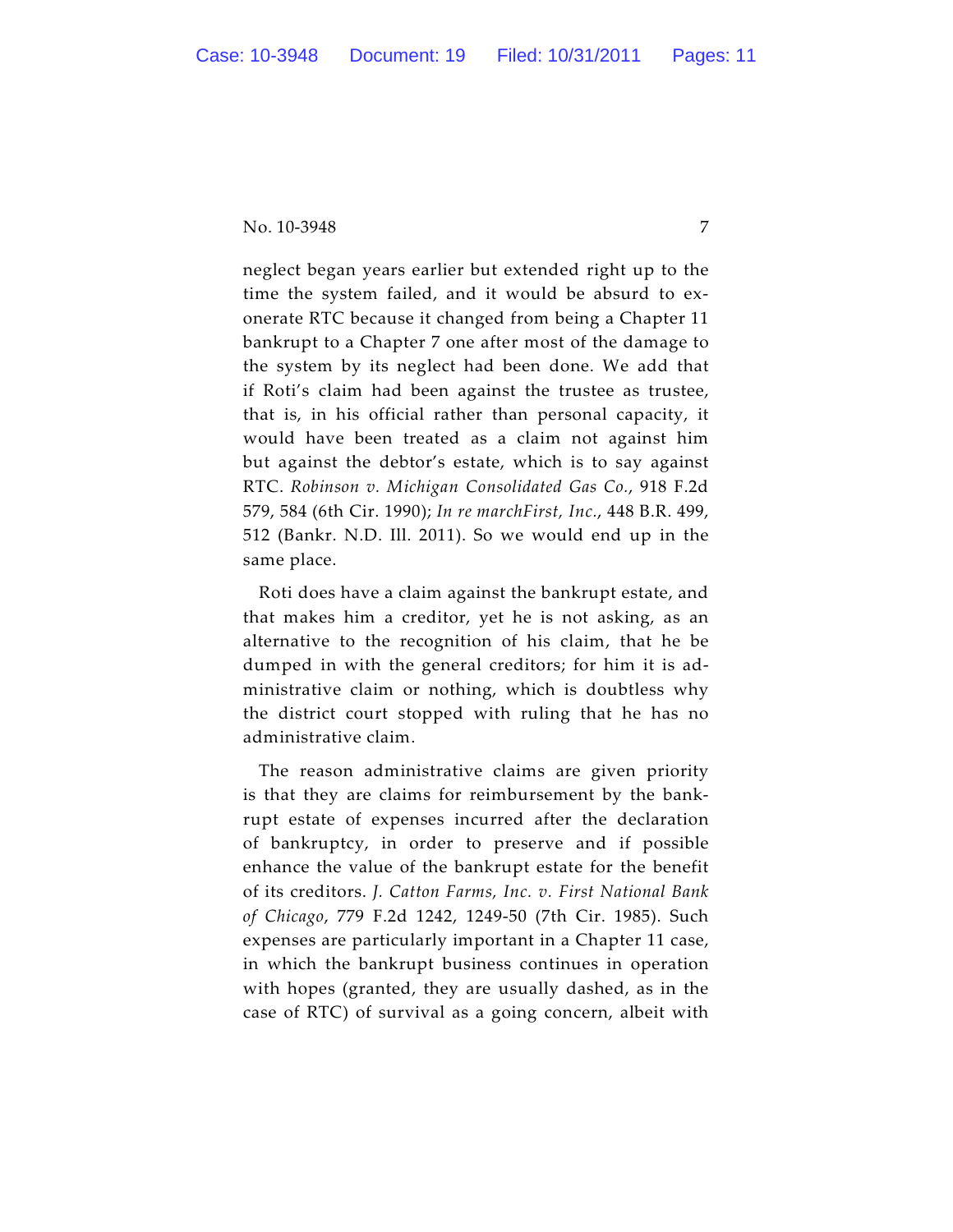an altered capital structure, such as the substitution of the creditors for the pre-bankruptcy shareholders as owners of the business. Unless those who extended credit to a bankrupt business were given a priority claim, it would be very hard for such businesses to obtain credit, as they would be competing for a diminished pool of assets with the pre-petition creditors. *Trustees of Amalgamated Ins. Fund v. McFarlin's, Inc.*, 789 F.2d 98, 101 (2d Cir. 1986).

A tort victim (Roti) is a creditor, but not a creditor whose actions benefit his debtor, the tortfeasor. Yet in *Reading v. Brown*, 391 U.S. 471 (1968), the Supreme Court held that at least in a Chapter 11 bankruptcy, tort claims arising from the continued operation of the bankrupt business should be treated as administrative claims, like other post-petition expenses. See also *In re Chicago Pacific Corp.*, 773 F.2d 909, 913-14 (7th Cir. 1985); *In re Zilog, Inc.*, 450 F.3d 996, 999 n. 1 (9th Cir. 2006); *In re Boston Regional Medical Center, Inc.*, 291 F.3d 111, 124-25 (1st Cir. 2002). Tort liability is an expense of doing business, like labor or material costs, and should be treated the same way. Businesses operating in bankruptcy that were excused from tort liability would have an inefficient competitive advantage over their solvent competitors—and deficient incentives to use due care in the operation of the business. It could indeed be argued that in the interest of safety, insolvent firms, not being deterrable by threat of tort suits, should not be allowed to operate at all. *Reading* strikes a compromise between the safety interest and the interest in saving bankrupts from premature liquidation: the bankrupt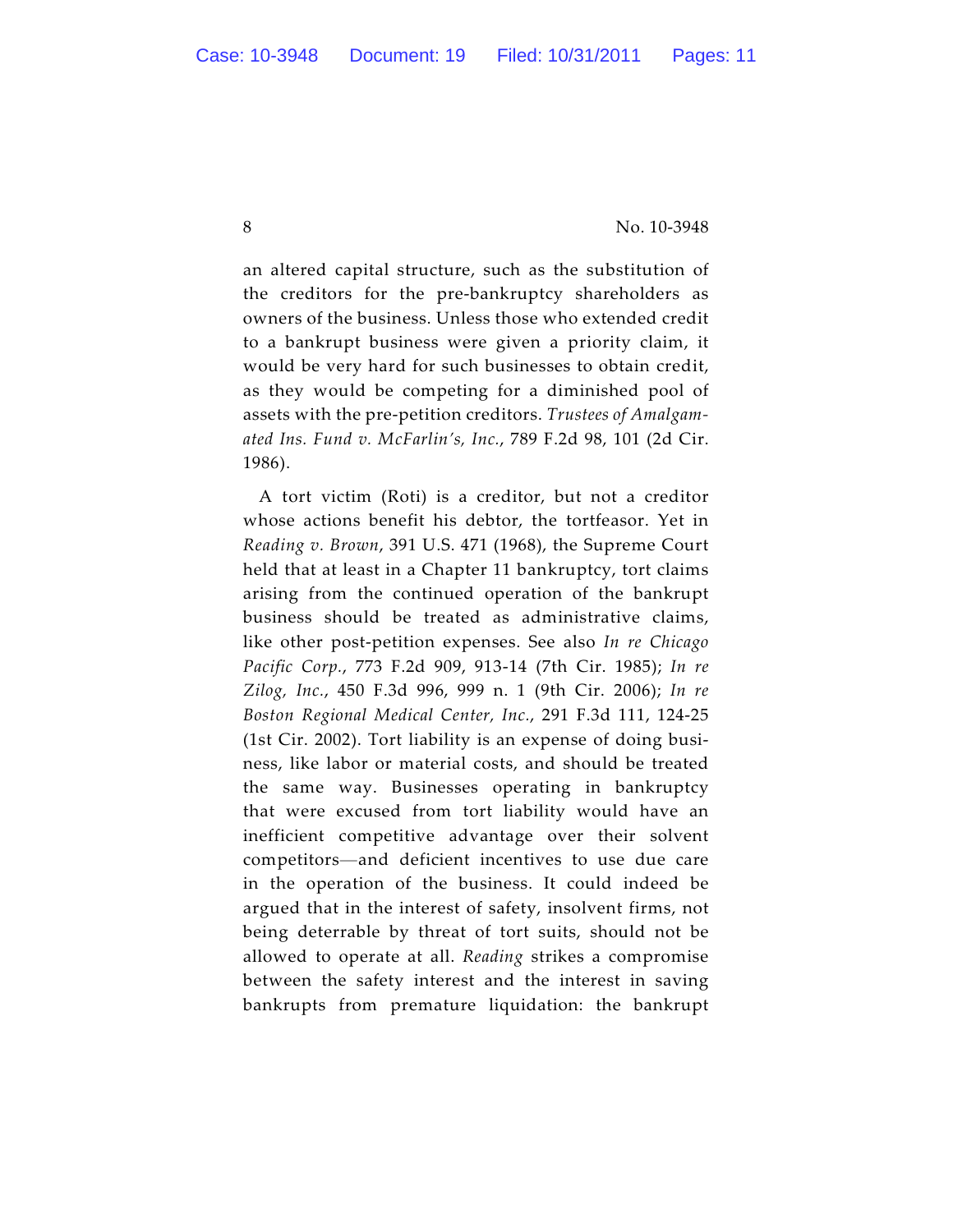that continues to operate (normally under Chapter 11) must give its tort victims priority access to such assets as the bankrupt estate retains.

RTC was in Chapter 7 bankruptcy when the tort occurred; can the principle of *Reading* be extended to Chapter 7, given that the goal of such a bankruptcy is liquidation of the bankrupt's assets at the highest possible price rather than the continuation of the bankrupt's business? Sometimes yes; for the dichotomy between operation and liquidation is too stark. There is an interval between the appointment of the trustee and the liquidation of the bankrupt's assets under his supervision, and during that interval he may have operating responsibilities. The policy that supports the *Reading* doctrine—the policy against permitting bankrupt firms to externalize the costs of their torts—depends on whether the bankrupt firm is operating, not which part of the Bankruptcy Code (that is, whether Chapter 7 or Chapter 11) it is operating under. See *Pennsylvania Dep't of Environmental Resources v. Tri-State Clinical Laboratories, Inc.*, 178 F.3d 685, 689-93 and n. 7 (3d Cir. 1999); *Leavell v. Karnes*, 143 B.R. 212, 218-19 (S.D. Ill. 1990); *In re Women First Healthcare, Inc.*, 332 B.R. 115, 123 (Bankr. D. Del. 2005).

But at least as far as the gas collection and control system in CDC's landfill was concerned, the bankrupt in this case was not operating in any meaningful sense during the brief period in which the trustee was in charge. It had some minute revenue from energy sales—less than 10 percent of its normal revenue from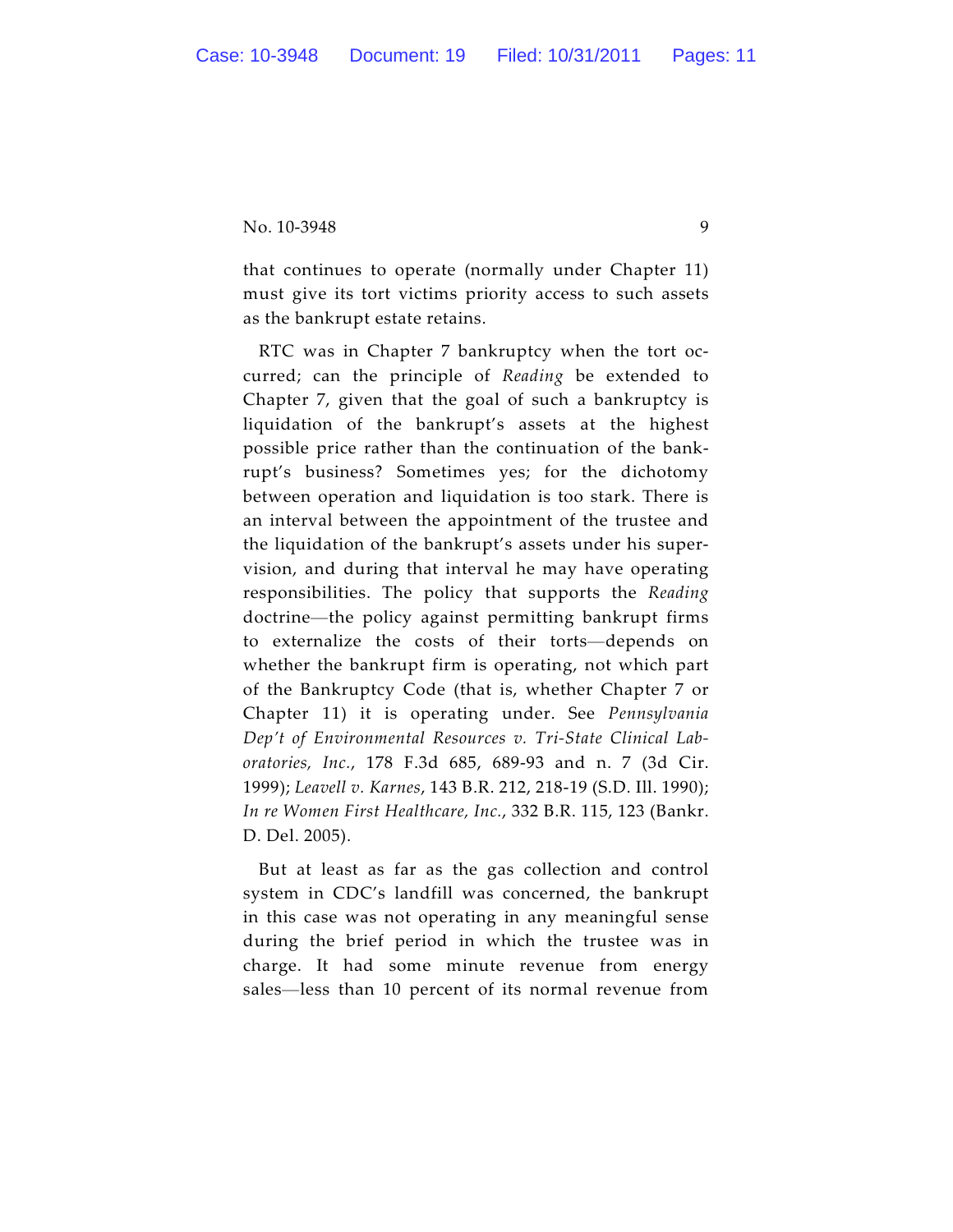such sales—but it is doubtful that this revenue covered its costs, or that the continued operation of the system in its diminished state can be attributed to anything other than the bankrupt's legal duty, noted in the Supreme Court's *Midlantic* decision, to minimize further contamination.

RTC had no money that the trustee could have spent on stemming the gas leak. Apart from the meager energy sales that we just mentioned, he did sell some gas engines for an amount not disclosed in the record (all we know is that it could not have exceeded \$6 million). But the agreement of sale was made after CDC had terminated RTC's contract at the landfill, thus evicting RTC, so the trustee could not have used the proceeds of the engine sales to fix the leak. It's not as if he had embarked on a project to increase the value of RTC's assets and the workers on the project had committed a tort.

We thus are far from *Reading*, where the Chapter 11 receiver (equivalent to a trustee) was managing a building that was the debtor's principal asset, when the building burned down and in the process caused damage to adjacent buildings, triggering tort claims against the bankrupt estate. The receiver was either collecting rents or otherwise obtaining or attempting to obtain income for the estate from the building, and by doing so he was unavoidably running a risk of fire. In this case, in contrast, the trustee took over a bankrupt company at the point of collapse, and the collapse was unrelated to his control of the assets. He had neither the mandate nor the resources to do anything with them